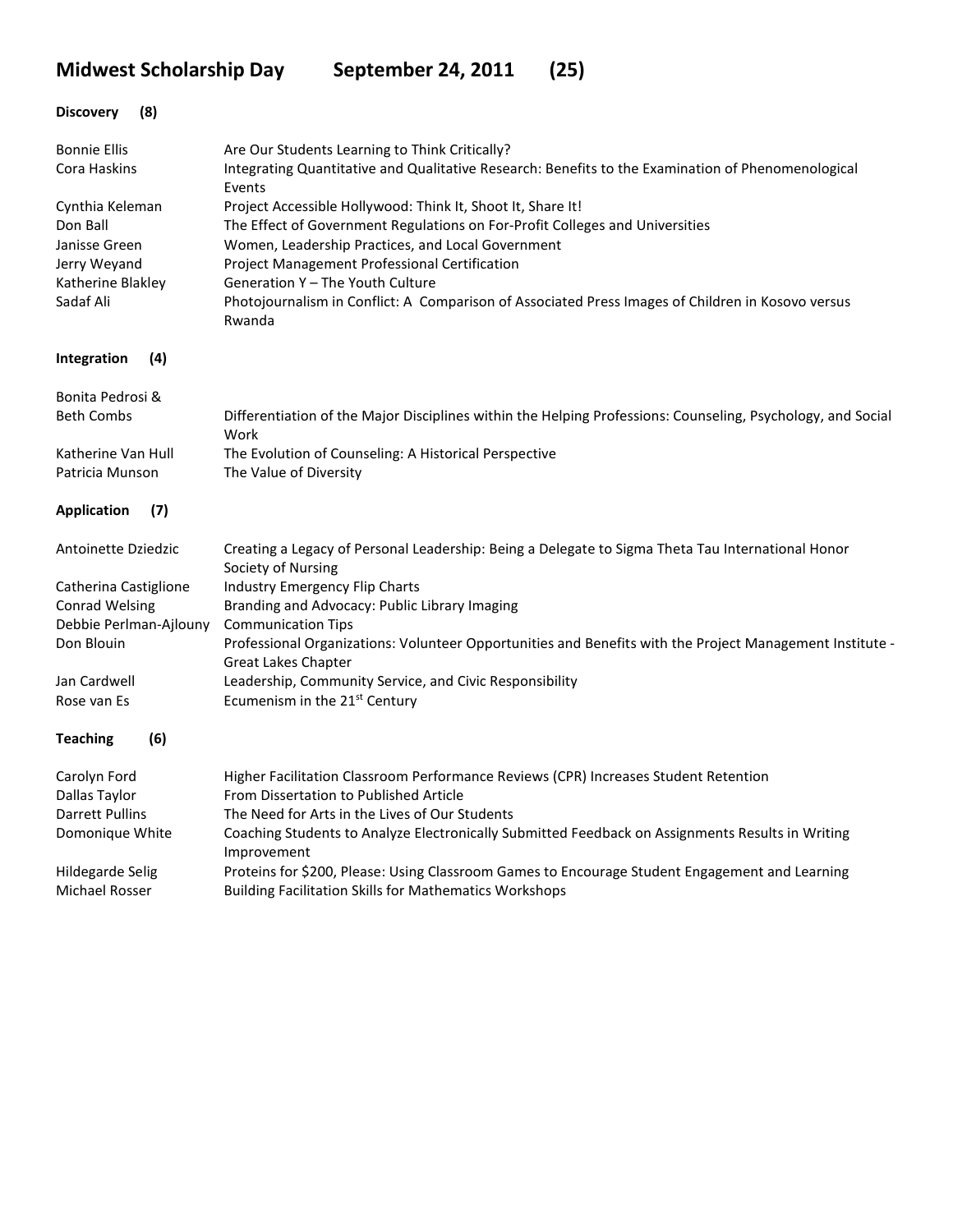**Midwest Scholarship Day April 28, 2012 (25) \*** denotes populace award

| The Impact of Federal Regulations on For-Profit Colleges and Universities<br><b>Novel Writing</b>                                                  |
|----------------------------------------------------------------------------------------------------------------------------------------------------|
| Women, Leadership Practices, and Local Government                                                                                                  |
| A Qualitative Study of Women that Voluntarily Leave Information Technology Leadership Positions                                                    |
| Are Our Students Learning to Think Critically? Pilot Study Report                                                                                  |
| Project Accessible Hollywood: Think It, Shoot It, Share It!                                                                                        |
| Project Management Professional - Certification                                                                                                    |
|                                                                                                                                                    |
| Enterprise Integration - ERP/SCM/CRM                                                                                                               |
| Differentiation of and Employment Opportunities within the Major Disciplines in the Helping Professions:<br>Counseling, Psychology and Social Work |
| Public Pension Governance and Investment Returns in Michigan                                                                                       |
| "The Student as Brand"-A College of Business Initiative                                                                                            |
| The Value of Diversity                                                                                                                             |
|                                                                                                                                                    |
| The Tree of Knowledge                                                                                                                              |
| <b>Educational Quality Improvement</b>                                                                                                             |
| Professional Journey Priceless                                                                                                                     |
| Reduce First Cast Start Delays in the OR                                                                                                           |
| Inspiring the Field of Human Services                                                                                                              |
| Industry Emergency Flip Charts                                                                                                                     |
|                                                                                                                                                    |
| Higher Facilitation Classroom Performance Reviews (CPR) Increases Student Retention                                                                |
| <b>Students Can Manage Speech Anxiety</b>                                                                                                          |
| The Need for Arts in the Lives of Our Students                                                                                                     |
| Two Facets of Group Counseling                                                                                                                     |
|                                                                                                                                                    |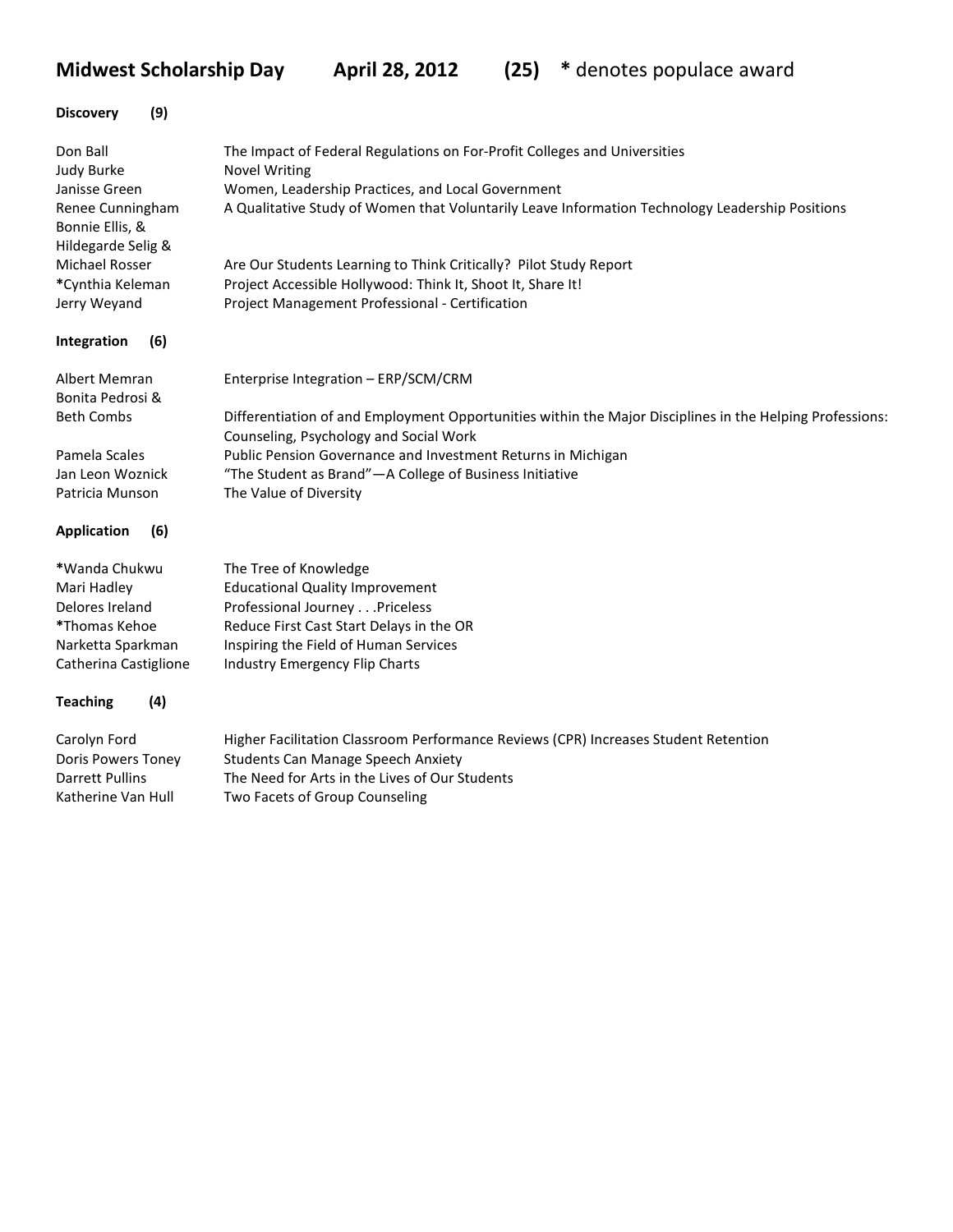**Detroit Campus Scholarship Day April 27, 2013 (39) \* denotes populace award** 

## **Discovery (12)**

| Murray Johnson<br>Michael Mardoyan     | Gaining Insight: A Projective Approach to Self-Awareness<br>The Journey Toward Illumination                               |  |  |  |
|----------------------------------------|---------------------------------------------------------------------------------------------------------------------------|--|--|--|
| Cynthia Keleman                        | Music and the Message                                                                                                     |  |  |  |
| Antoinette Dziedzic                    | Faculty Self-Evaluation of Collaboration                                                                                  |  |  |  |
| Bonnie Ellis, &                        |                                                                                                                           |  |  |  |
| Hildegarde Selig, &                    |                                                                                                                           |  |  |  |
| Michael Rosser                         | Are Our Students Learning to Think Critically?                                                                            |  |  |  |
| Delores Ireland                        | Sentinel Event Process and Malignant Hyperthermia                                                                         |  |  |  |
| *David D'Onofrio                       | DNA Hard Drive: Parallels between the DNA Information Molecule and Computer Hard Drives                                   |  |  |  |
| <b>Sharon Matthews</b>                 | Health Tour: the Perils of the "Standard American Lifestyle"                                                              |  |  |  |
| Eugene Schimmel                        | Cognitive Variables and Perception in Substance Abuse                                                                     |  |  |  |
| Janisse Green                          | Women, Leadership and Local Government                                                                                    |  |  |  |
| <b>Discovery &amp; Integration</b>     | (1)                                                                                                                       |  |  |  |
| <b>Terseer Hemben</b>                  | Optimization of Educational Delivery Quality via Integration of University Learning Goals with                            |  |  |  |
|                                        | Qualitatively-Modeled Leadership Style Orientation Model                                                                  |  |  |  |
| (6)<br>Integration                     |                                                                                                                           |  |  |  |
| <b>Albert Memran</b>                   | Linking Multi-Disciplinary Adaptive Learning through Classroom Business Research Projects Using Boyer's                   |  |  |  |
|                                        | Scholarship Integration Model and Bloom's Taxonomy                                                                        |  |  |  |
| Kevin Walsh                            | MyMediaDiary.com: Creative Writing through Social Media via Blogging                                                      |  |  |  |
| Patricia Munson &                      |                                                                                                                           |  |  |  |
| Bonita Pedrosi                         | The Effect of Emotional Intelligence on Learning Team Function                                                            |  |  |  |
| Bonita Pedrosi &                       |                                                                                                                           |  |  |  |
| Debra Napier                           | Cultural Competencies and the Supervisory Experience                                                                      |  |  |  |
| <b>Integration &amp; Application</b>   | (1)                                                                                                                       |  |  |  |
| *Marsha Parker                         | Constructivist Competency Model for Online Instructors                                                                    |  |  |  |
| (11)<br><b>Application</b>             |                                                                                                                           |  |  |  |
| Jan Cardwell                           | Effects of Integrating Motivational Messaging Strategies in Online Discussion Forums                                      |  |  |  |
| Catherina Castiglione &                |                                                                                                                           |  |  |  |
| Steve Schneider                        | American Society of Industrial Security (ASIS)                                                                            |  |  |  |
| Cora Haskins                           | Bullying: Counseling Response and Interventions                                                                           |  |  |  |
| Dale Hetrick                           | A New Sales Message--How the Internet, Research Techniques, and Changing Executive Perspectives are                       |  |  |  |
|                                        | Creating a New Selling Paradigm                                                                                           |  |  |  |
| *Thomas Kehoe                          | Decrease Pediatric Ambulatory Patient No Show Rate                                                                        |  |  |  |
| <b>Belinda Moses</b>                   | A Wellness Plan for Academic Success                                                                                      |  |  |  |
| Darrett Pullins                        | Using Photography as a Measure of Gauging Faculty Engagement                                                              |  |  |  |
| Rose Van Es                            | Teaching the Digital Native: A Review                                                                                     |  |  |  |
| <b>Conrad Welsing</b>                  | To MOOC or Not to MOOC: Examining the Marketing and Value of Free Online Courses                                          |  |  |  |
| Gerald Weyand                          | Project Management Professional - Certification Steps                                                                     |  |  |  |
| <b>Teaching &amp; Learning</b><br>(8)  |                                                                                                                           |  |  |  |
| Pamela Scales                          | What is Debit? Making Accounting Understandable for Students                                                              |  |  |  |
| <b>Hildegarde Selig</b>                | The Impact of Concept Mapping on Student Critical Thinking and Collaboration Skills                                       |  |  |  |
| Carolyn Ford                           | Critical Thinking across the Curriculum and Careers                                                                       |  |  |  |
| <b>Rick Fenwick</b>                    | LT Charters that Work                                                                                                     |  |  |  |
| Darnell Anderson                       | Adapting Team-Based Learning to Create Innovative Lesson Plans                                                            |  |  |  |
| Domonique White                        | Improve Instruction Using Research-Based Expectations                                                                     |  |  |  |
| *Michael Rosser<br><b>Scott Sowers</b> | Teaching Mathematics to Non-Technical Degree Programs<br>Teaching in an Androgogical Environment to a Pedagogical Student |  |  |  |
|                                        |                                                                                                                           |  |  |  |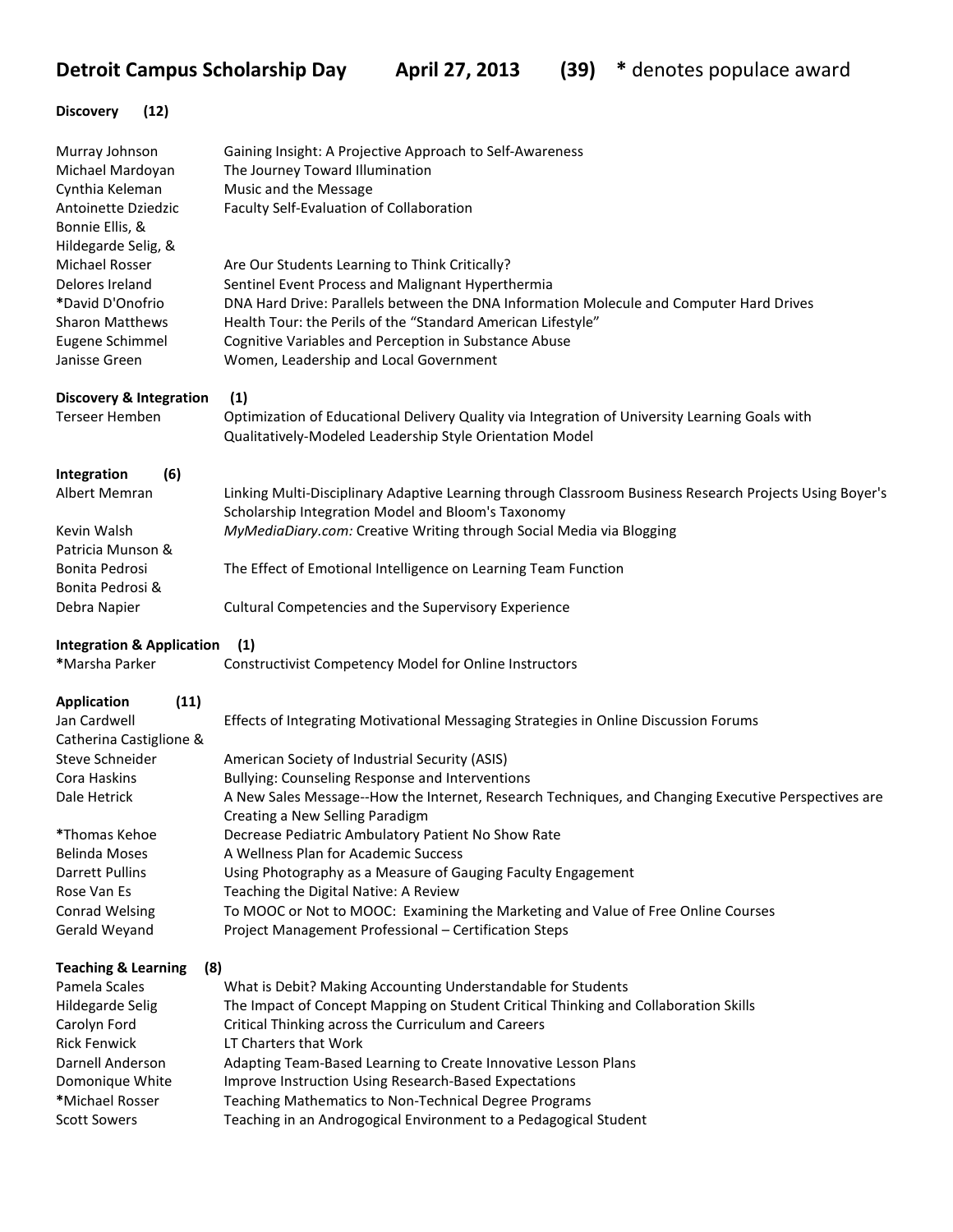| <b>Discovery</b><br>(11)<br>Dziedzic, Antoinette<br>Ellis, Bonnie<br>Rosser, Michael & | Faculty Self-Assessment of Collaboration                                                                                                                   |
|----------------------------------------------------------------------------------------|------------------------------------------------------------------------------------------------------------------------------------------------------------|
| Selig, Hildegarde                                                                      | Are Our Students Learning to Think Critically?                                                                                                             |
| Foxworth III, Edward<br>& Pedrosi, Bonita                                              | Pilot Study for The African-American Men & Higher Education Project: Temporary Challenge or Long-Term<br>Epidemic?                                         |
| Green, Janisse                                                                         | The Marital Attitudes of Single African American Executives                                                                                                |
| *Keleman, Cynthia<br>Pullins Darrett,                                                  | The Value of Volunteerism and Careers<br>Detroit Campus: The Activities which Define our Message & Purpose                                                 |
| Woznick, Jan Leon                                                                      | "Phoenix Listens": An Integrated Approach to Gleaning Strategic Insights from Students, Faculty, Alumni<br>& Community Organizations                       |
| Borszcz, George                                                                        | Separating Analgesia from Reward within the Ventral Tegmental Area                                                                                         |
|                                                                                        |                                                                                                                                                            |
| (9)<br>Integration                                                                     |                                                                                                                                                            |
| Davis, Marcia                                                                          |                                                                                                                                                            |
| Johnson, Michael B.<br>Napier, Debra                                                   |                                                                                                                                                            |
| Raby, Alice &                                                                          |                                                                                                                                                            |
| Van Hull, Katherine                                                                    | <b>Human Trafficking</b>                                                                                                                                   |
| Ford, Carolyn                                                                          | Innovative Persistence Model for First-Year Student Success                                                                                                |
| Munson, Patricia                                                                       | A Model for Designing a Work Team                                                                                                                          |
| Troy, Mary Ann                                                                         | Onboarding vs Orientation: Utilizing Best Practice Onboarding Strategies to Improve New Employee and<br>New Student Success and Engagement                 |
| Walsh, Kevin                                                                           | Tracking Social Media's Impact on Blogging and Podcasting                                                                                                  |
| (6)<br><b>Application</b>                                                              |                                                                                                                                                            |
| Cardwell, Janice                                                                       | Effects of Integrating Motivational Messaging Strategies in Class Discussion Forums                                                                        |
| Fenwick, Rick                                                                          | Taking the Hassle Out of Feedback!                                                                                                                         |
| Kehoe, Thomas                                                                          | <b>LEAN Daily Management</b>                                                                                                                               |
| Moses, Belinda                                                                         | A Wellness Plan for Academic Success                                                                                                                       |
| *Pedrosi, Bonita &                                                                     |                                                                                                                                                            |
| *Van Hull, Katherine                                                                   | The Use of Dialectical Behavior Therapy (DBT) as an Effective Approach to Treating Depression                                                              |
| <b>Teaching &amp; Learning</b><br>(5)                                                  |                                                                                                                                                            |
| Bean, Erik                                                                             | WordPress for Student Writing Projects: Using Social Media in the Classroom                                                                                |
| Haskins, Cora                                                                          | The Impact of Problematic Students on Classroom Peers in Counseling Programs                                                                               |
| Sowers, Scott                                                                          | Teaching in an Androgogical Environment to a Pedagogical Student                                                                                           |
| Weyand, Jerry                                                                          | StatMan-Microsoft Excel-Based Tool that Provides Calculation Support for Statistics Workshops,<br>Descriptive Statistics & Inferential Statistics Problems |
| White, Domonique                                                                       | 20-Minute Skill-Builders: A Bridge to Understanding                                                                                                        |